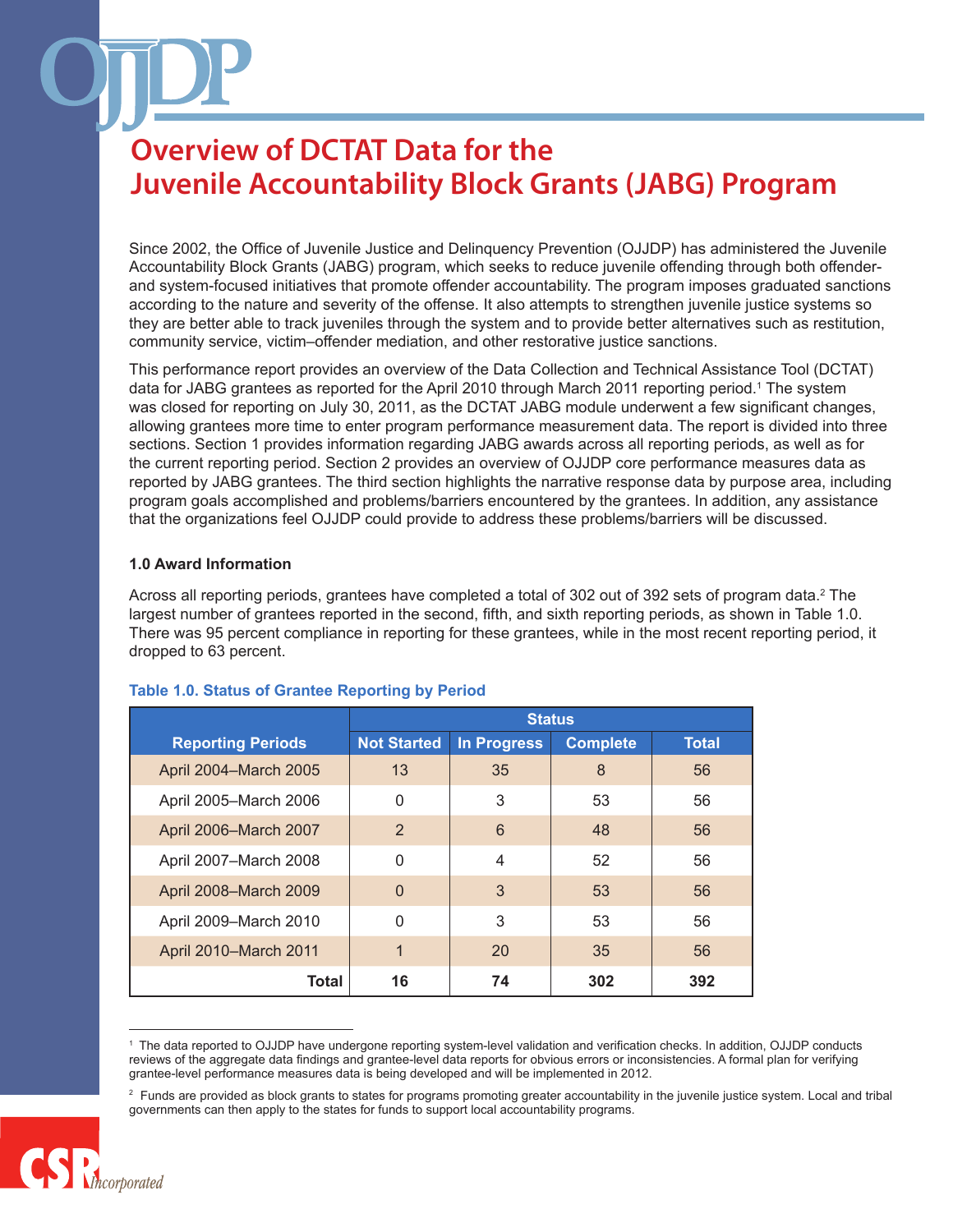Across the reporting periods, the number of grantees providing data for different purpose areas varied. The largest number reported data on accountability-based programs, followed by court/probation programming; however, the number of grantees selecting these purpose areas has generally declined across the reporting periods. Initially, reentry programming represented the purpose area with the fewest grantees. This remained steady throughout the first three reporting periods, but has risen slightly in the most recent years, most likely due to a renewed emphasis on reentry programs. This information follows in Figure 1.0.





Figure 1.1 depicts the distribution of subgrantees per purpose area during the April 2010–March 2011 reporting period.

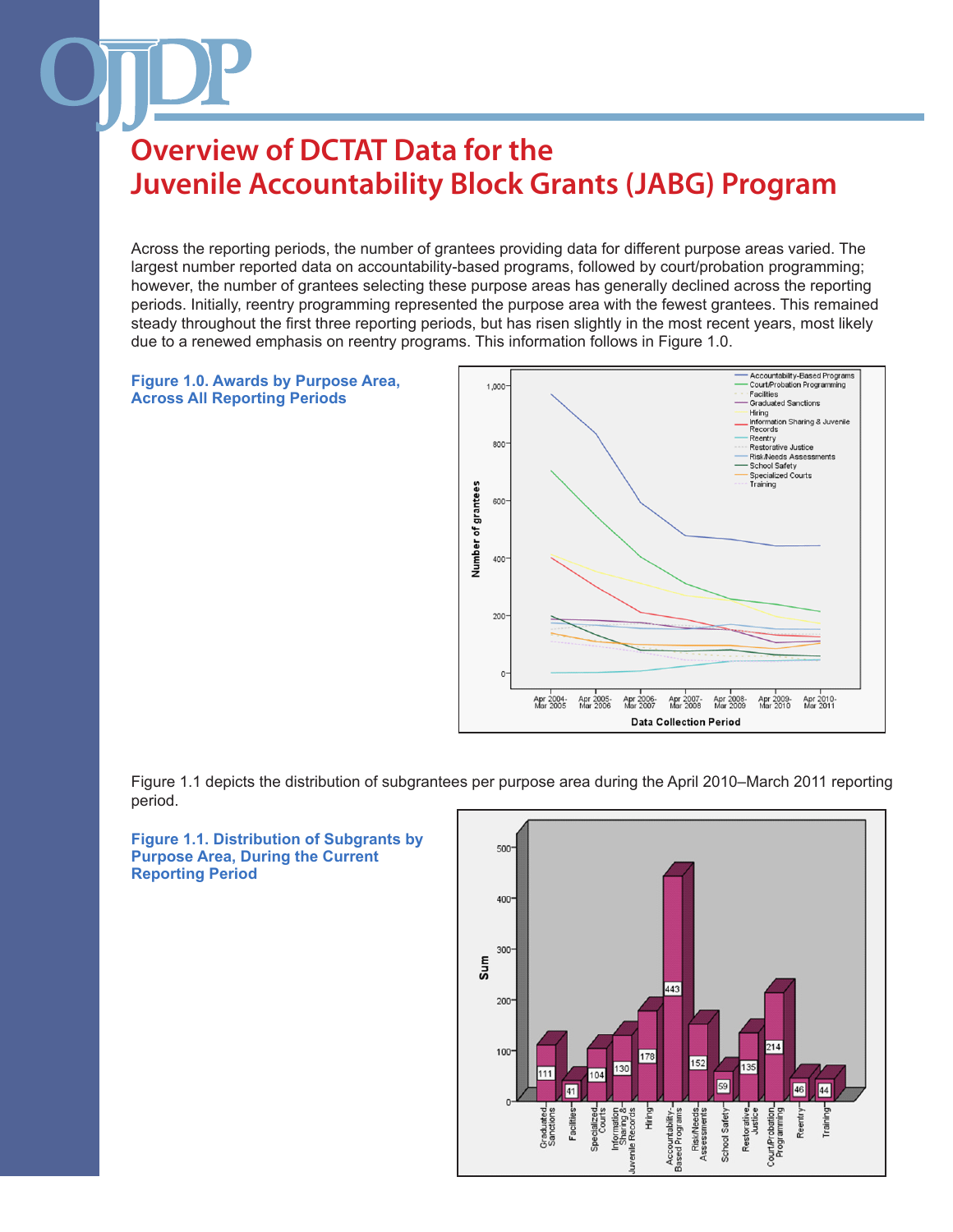Figure 1.2 depicts the number of subgrants by Federal fiscal year (FFY) across all reporting periods. Table 2.0 depicts the total award amount by FFY across all reporting periods, as well as the mean award amount per FFY.



### **Figure 1.2. Number of Subgrants by Federal Fiscal Year, Across All Reporting Periods**

### **Table 2.0. Total Award Amount by Federal Fiscal Year, Across All Reporting Periods**

|            | <b>Data Collection Periods</b> |                              |                               |                               |                              |                               |                               |              |
|------------|--------------------------------|------------------------------|-------------------------------|-------------------------------|------------------------------|-------------------------------|-------------------------------|--------------|
| <b>FFY</b> | Apr 2004 -<br><b>Mar 2005</b>  | Apr 2005-<br><b>Mar 2006</b> | Apr 2006 -<br><b>Mar 2007</b> | Apr 2007 -<br><b>Mar 2008</b> | Apr 2008-<br><b>Mar 2009</b> | Apr 2009 -<br><b>Mar 2010</b> | Apr 2010 -<br><b>Mar 2011</b> | <b>Mean</b>  |
| 2001       | \$21,616,421                   | \$966,651                    |                               |                               |                              |                               |                               | \$11,291,536 |
| 2002       | \$97,846,556                   | \$31,633,435                 | \$361,527                     |                               |                              |                               |                               | \$43,280,506 |
| 2003       | \$68,513,812                   | \$68,290,786                 | \$32,533,892                  | \$1,110,111                   | \$8,693                      |                               |                               | \$34,091,459 |
| 2004       | \$15,609,066                   | \$30,712,193                 | \$27,868,640                  | \$14,247,912                  | \$3,365,140                  | \$584,250                     | $\qquad \qquad \blacksquare$  | \$15,397,867 |
| 2005       | \$413,319                      | \$23,070,305                 | \$34,563,480                  | \$33,238,767                  | \$15,003,803                 | \$2,967,330                   | \$253,602                     | \$15,644,372 |
| 2006       |                                | \$557,979                    | \$10,114,814                  | \$26,737,871                  | \$28,271,277                 | \$13,707,081                  | \$2,779,237                   | \$13,694,710 |
| 2007       |                                |                              | \$30,582                      | \$12,654,758                  | \$26,166,126                 | \$26,065,481                  | \$16,103,887                  | \$16,204,167 |
| 2008       |                                |                              |                               | \$20,914                      | \$10,901,747                 | \$23,179,511                  | \$30,743,554                  | \$16,211,432 |
| 2009       |                                |                              |                               |                               | \$64,880                     | \$6,959,173                   | \$27,169,156                  | \$11,397,736 |
| 2010       |                                |                              |                               |                               |                              |                               | \$9,311,709                   | \$9,311,709  |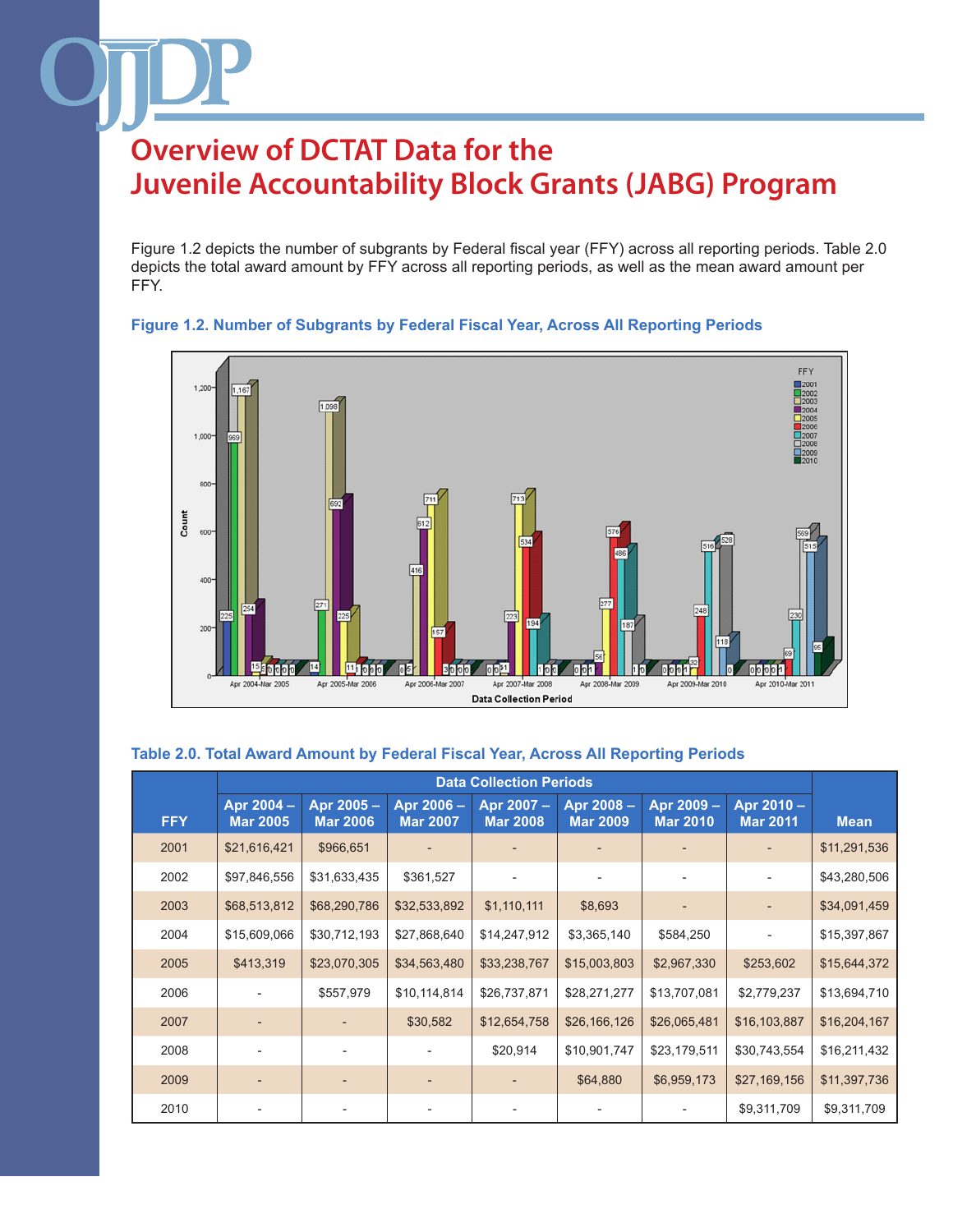Figure 1.3 illustrates the number of subgrants by FFY during the April 2010–March 2011 reporting period. The majority of awards were financed by 2008 funds (n=569), followed by FFY 2009 at 515 awards. Figure 1.4 depicts the award amounts by FFY. FFY 2008 marked the largest total award amount at \$30,743,554, while FFY 2009 followed closely with \$27,169,156 awarded.





**by Federal Fiscal Year, During the Current Reporting Period**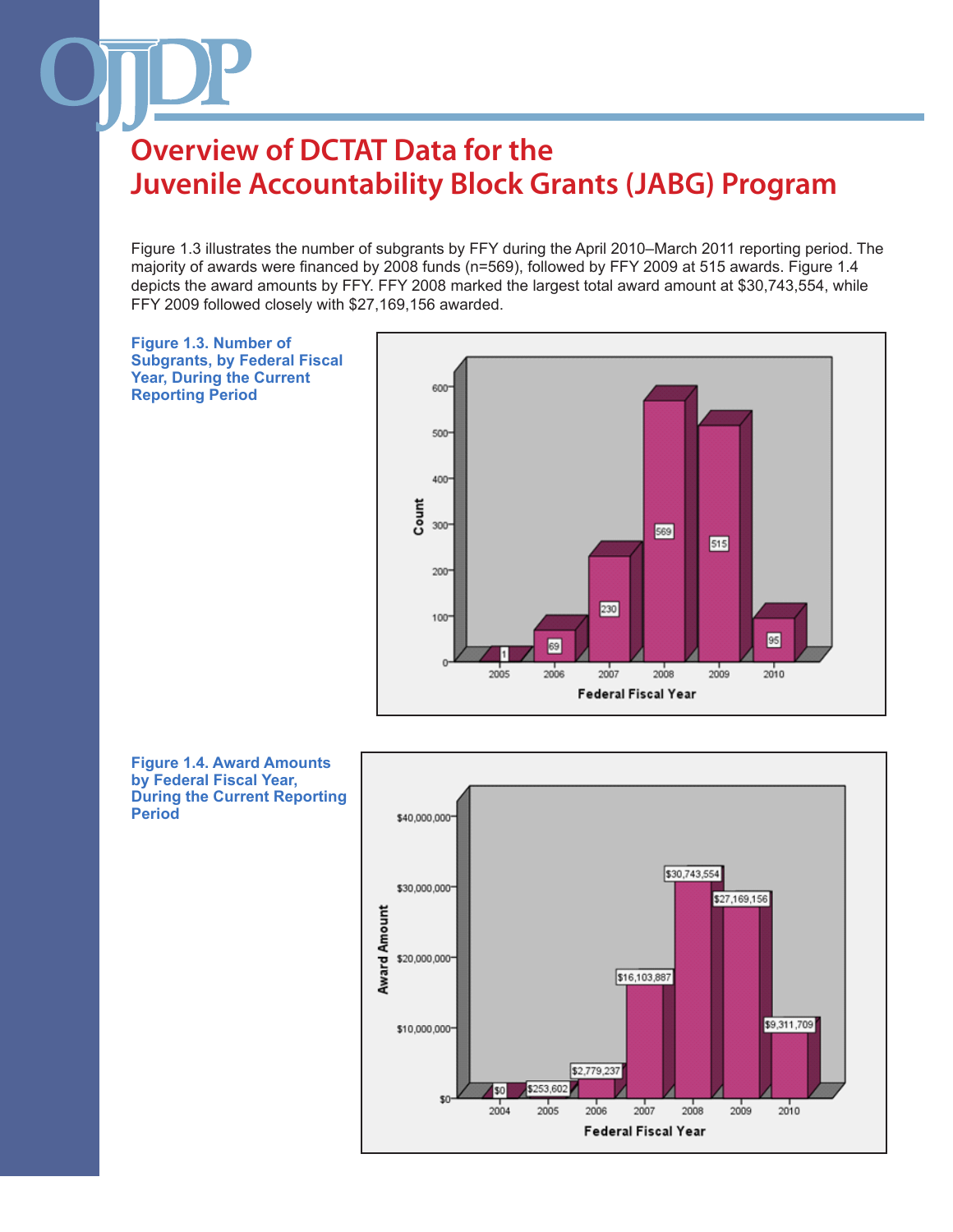Figure 1.5 shows award amount allocations by purpose area for the current reporting period. Accountabilitybased programs have consistently represented the highest funded purpose area in JABG, followed by Information Sharing and Juvenile Records during this data collection period.3



#### **Figure 1.5. Award Amounts by Purpose Area, During the Current Reporting Period**

<sup>3</sup> Information Sharing and Juvenile Records are different purpose areas in the DCTAT. However, for the purposes of this report, they are combined here. The category Hiring is also an aggregate of Hiring Court Staff/Pretrial Services, Hiring Prosecutors, Funding for Prosecutors, and Hiring Detention/Corrections staff. In addition, the purpose areas Gun Courts and Drug Courts were combined into Specialized Courts.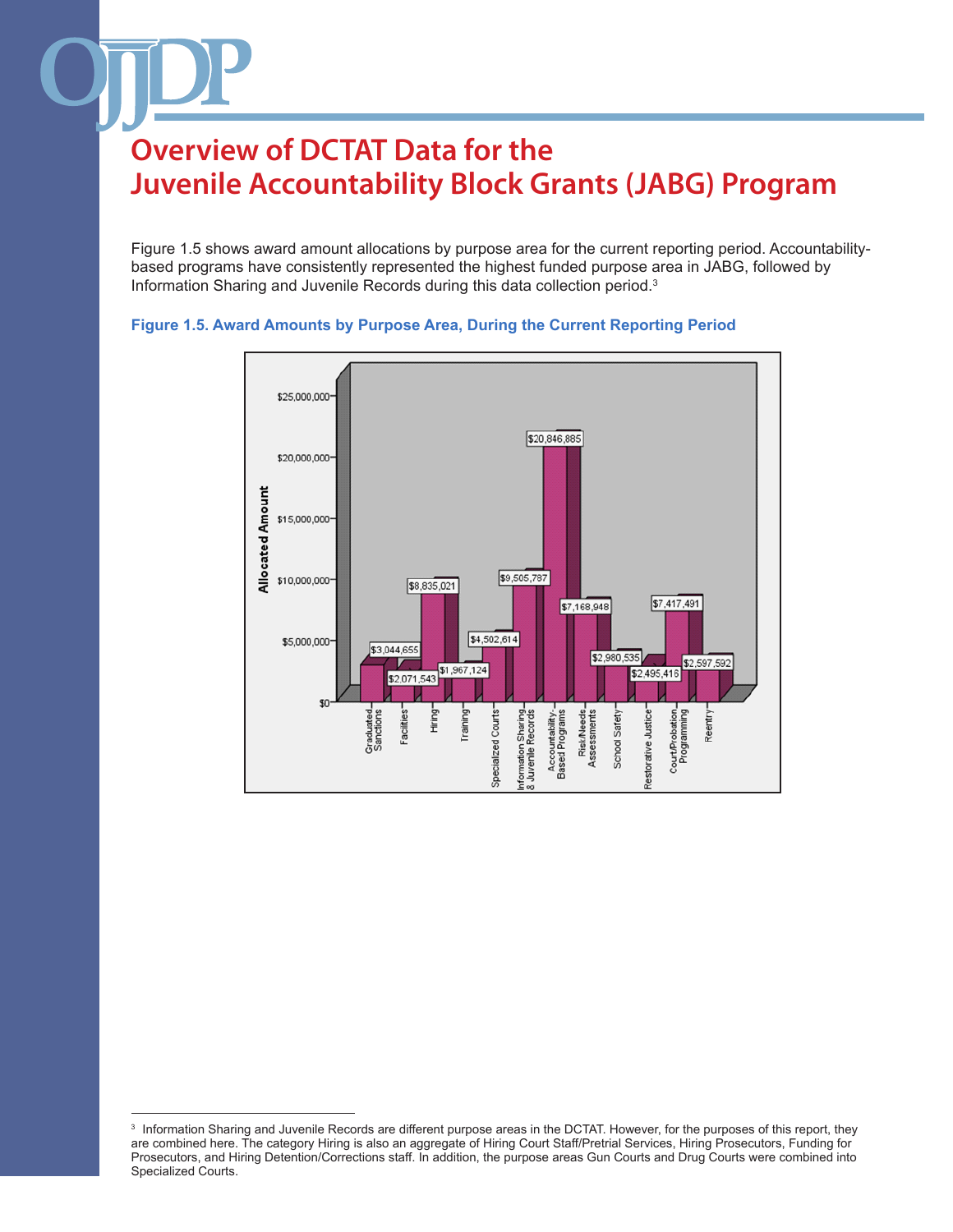The number of subgrants by state is shown in Figure 1.6. California awarded the largest number of subgrants (n=121), followed by Ohio (n=73) and Louisiana (n=65).



### **Figure 1.6. Subgrants by State**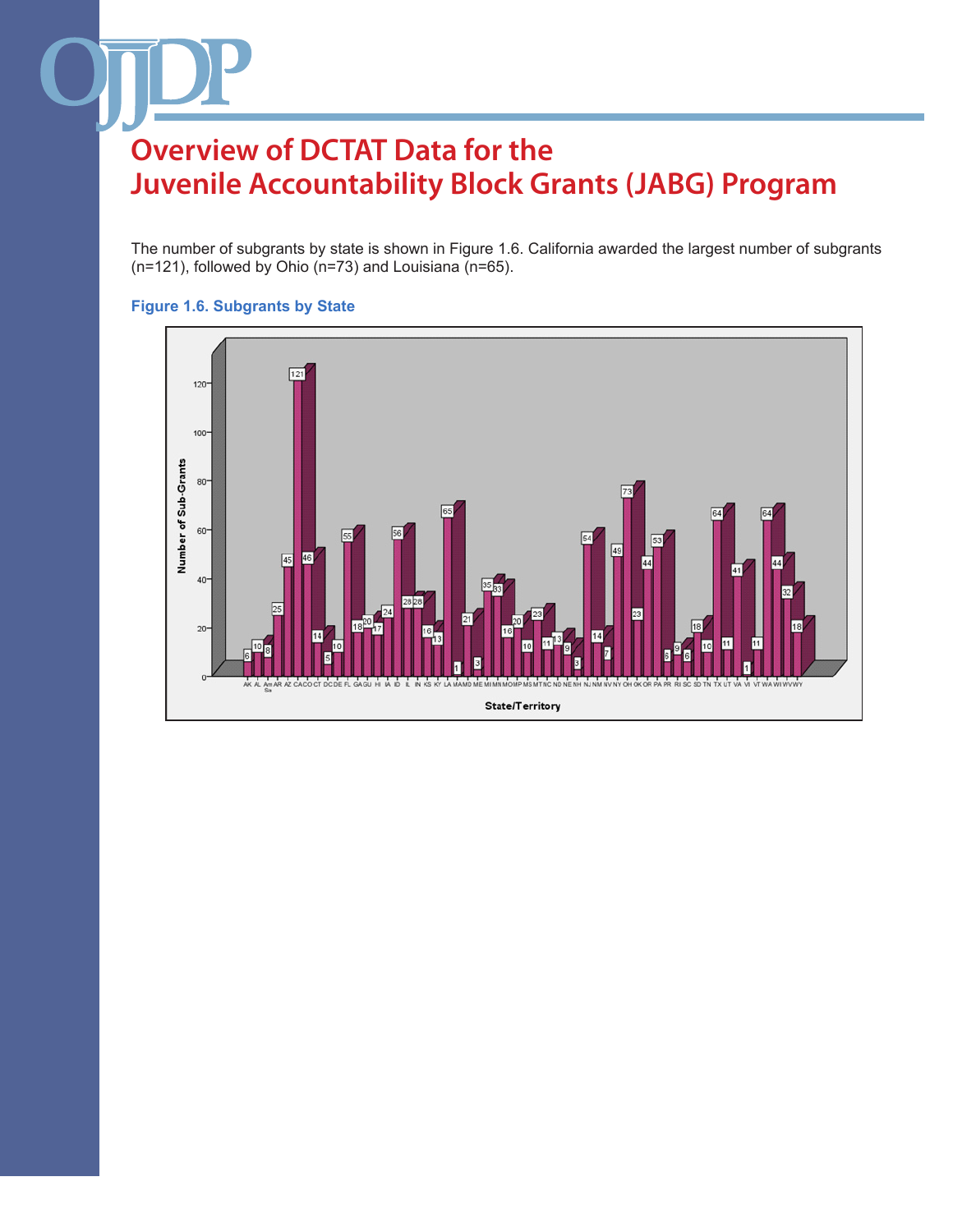Analysis of implementing organizations revealed that 624 grantees represented units of local government, while 316 classified themselves as juvenile justice organizations. This is illustrated in Figure 1.7.



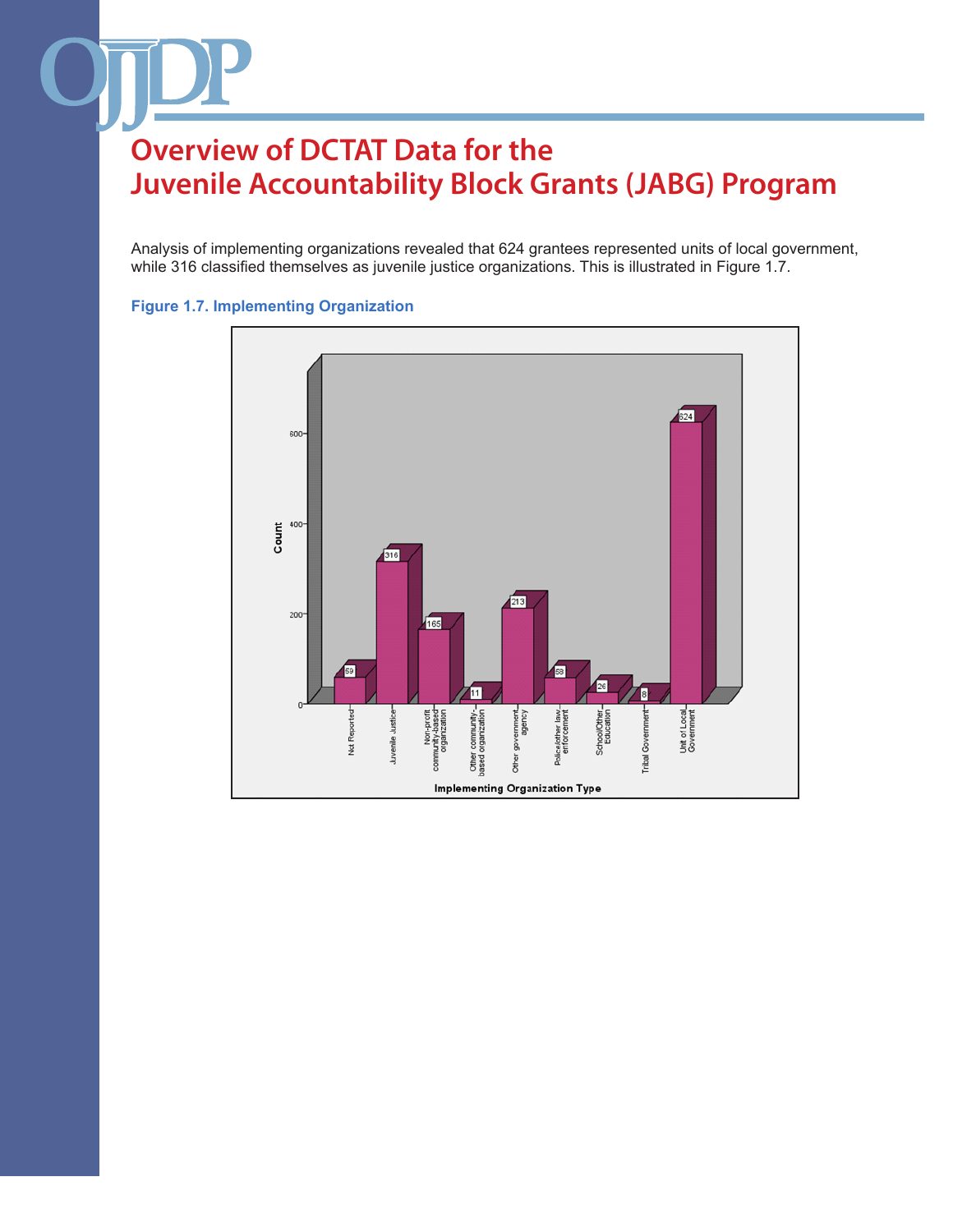Table 3 provides an aggregate of demographic data during the April 2010–March 2011 reporting period. More specifically, the numbers below represent the population actually served by JABG grantees during their project period. Targeted services include any services or approaches specifically designed to meet the needs of the population (e.g., gender-specific, culturally based, developmentally appropriate services).

### **Table 3. Target Population, During the Current Reporting Period**

|                       | <b>Population</b>                          | <b>Number of Grantees Who Served</b><br><b>This Group During the Project</b><br><b>Period</b> |
|-----------------------|--------------------------------------------|-----------------------------------------------------------------------------------------------|
| <b>RACE/ETHNICITY</b> | American Indian/Alaskan Native             | 517                                                                                           |
|                       | Asian                                      | 571                                                                                           |
|                       | <b>Black/African American</b>              | 1,077                                                                                         |
|                       | Hispanic or Latino (of any race)           | 993                                                                                           |
|                       | Native Hawaiian and Other Pacific Islander | 346                                                                                           |
|                       | Other Race                                 | 635                                                                                           |
|                       | <b>White/Caucasian</b>                     | 1,112                                                                                         |
|                       | Youth population not served directly       | 241                                                                                           |
| <b>JUSTICE</b>        | At-Risk Population (no prior offense)      | 514                                                                                           |
|                       | <b>First Time Offenders</b>                | 1,058                                                                                         |
|                       | <b>Repeat Offenders</b>                    | 877                                                                                           |
|                       | <b>Sex Offenders</b>                       | 365                                                                                           |
|                       | <b>Status Offenders</b>                    | 553                                                                                           |
|                       | <b>Violent Offenders</b>                   | 517                                                                                           |
|                       | Youth population not served directly       | 238                                                                                           |
| <b>GENDER</b>         | Male                                       | 1,208                                                                                         |
|                       | Female                                     | 1,143                                                                                         |
|                       | Youth population not served directly       | 239                                                                                           |
| <b>AGE</b>            | $0 - 5$                                    | 14                                                                                            |
|                       | $6 - 7$                                    | 30                                                                                            |
|                       | $8 - 9$                                    | 78                                                                                            |
|                       | $10 - 11$                                  | 706                                                                                           |
|                       | $12 - 13$                                  | 984                                                                                           |
|                       | $14 - 15$                                  | 1,181                                                                                         |
|                       | $16 - 17$                                  | 1,155                                                                                         |
|                       | 18 and over                                | 278                                                                                           |
|                       | Youth population not served directly       | 242                                                                                           |
| <b>GEO</b>            | Rural                                      | 757                                                                                           |
|                       | Suburban                                   | 554                                                                                           |
|                       | Tribal                                     | 83                                                                                            |
|                       | Urban                                      | 598                                                                                           |
|                       | Youth population not served directly       | 237                                                                                           |
| <b>OTHER</b>          | <b>Mental Health</b>                       | 440                                                                                           |
|                       | Substance Abuse                            | 629                                                                                           |
|                       | Truant/Dropout                             | 524                                                                                           |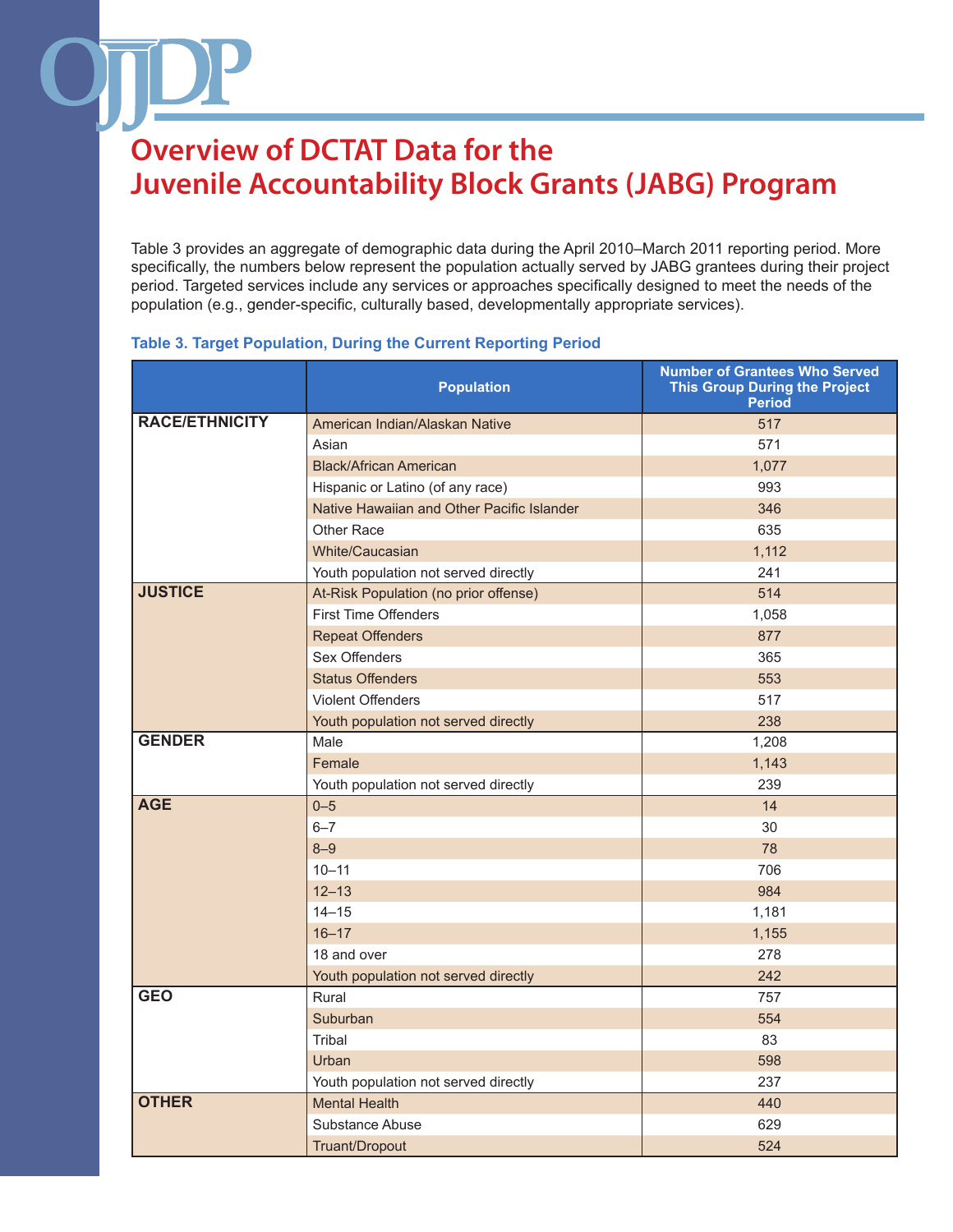### **2.0 Analysis of JABG Core Performance Measures**

The April 2010–March 2011 reporting period introduced a new format for reporting on core measures measures that OJJDP uses in all of its funded programs. OJJDP uses these data to report on how it funds programs and services for youth nationwide, from prevention through reentry assistance. The goal is to prevent the double-reporting of data for the core measures currently replicated across program categories within a single Federal program, like JABG. There is now a category called "Core Measures." The data reported for these represent all youth who participate in all programs and services funded by a specific Federal-year JABG award.

The number of evidence-based programs increased significantly in the third reporting period, leveling off to 390 in the April 2009–March 2010 period. However, in the most recent reporting period, the number of programs identified as being evidence-based rose considerably to 478 (Figure 2.0).



#### **Figure 2.0. Programs Implementing Evidence-Based Programs, Across All Reporting Periods**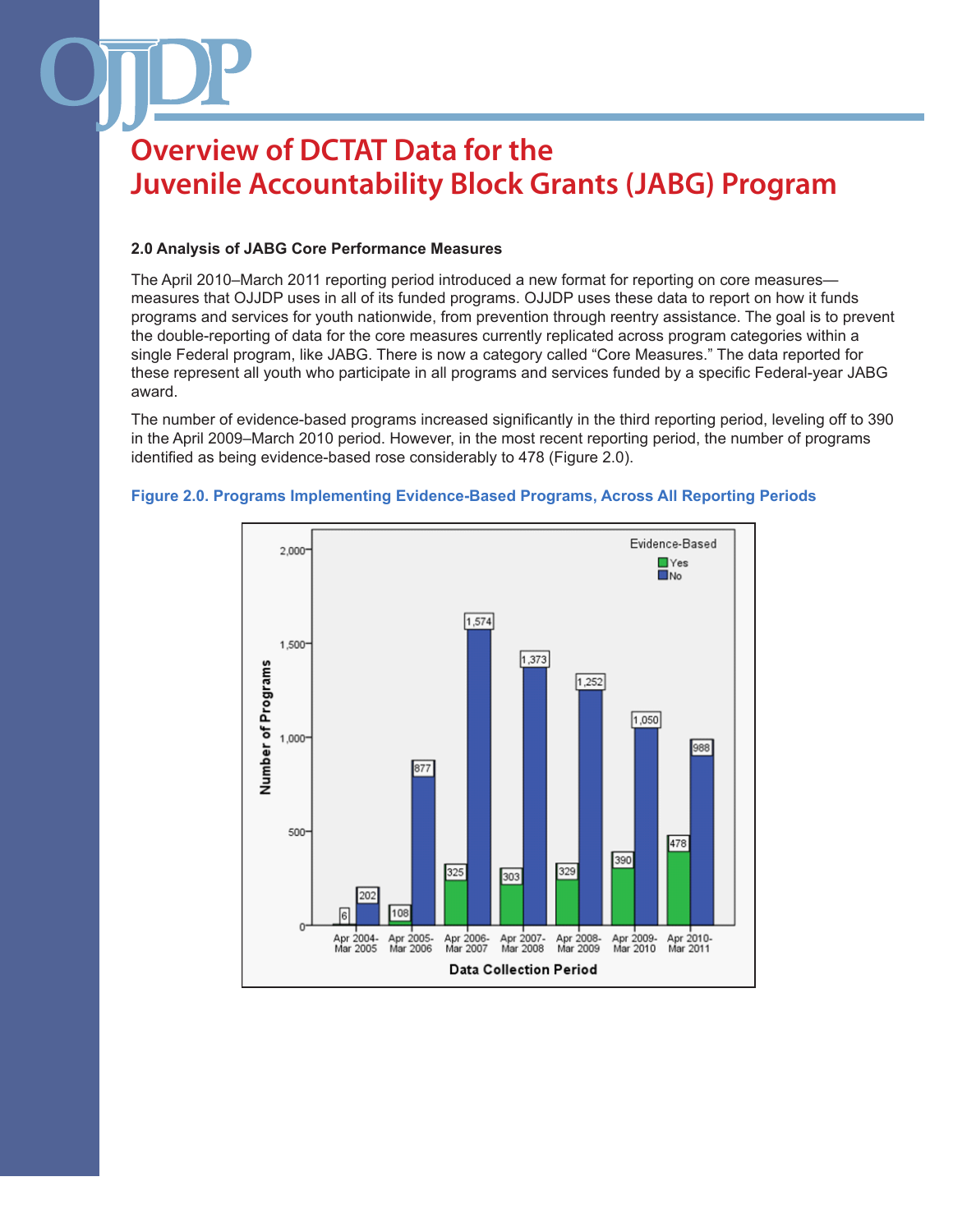As shown in Figure 2.1, 478 JABG subgrants (33 percent) are employing evidence-based practices or programs.

**Figure 2.1. Percent of Subgrants Operating Evidence-Based Programs**



As shown in Table 2.0, 468,472 program youth and/or families were served during the reporting period. Of those, 119,640 youth were served using an evidence-based practice. In addition, of the 241,350 youth who left the program during this period, 207,062 (85.79 percent) exited having completed program requirements.

#### **Table 2.0. OJJDP Core Measures: April 2010–March 2011**

| <b>Performance Indicator</b>                                                  | <b>Number of Youth</b> |                     |
|-------------------------------------------------------------------------------|------------------------|---------------------|
| Number of program youth and/or families served<br>during the reporting period | 468,472                |                     |
| Number of youth with whom an EB practice is<br>used                           | 119,640                |                     |
| <b>Performance Indicator</b>                                                  | <b>Completed</b>       | <b>Total Number</b> |
| Percent of program youth who complete program<br>requirements                 | 207,062                | 241.350             |

The success of the JABG program is largely dependent on the offending and reoffending, or recidivism, rates of the program youth. The number of youth who offend while still in the program remained relatively low, as shown in Table 2.1. For the reporting period, 169,696 youth were tracked for a new arrest or delinquent offense. Of those, 14,479 had a new arrest or delinquent offense. In addition, 7,123 program youth were recommitted to a juvenile facility, 611 were sentenced to adult prison, and 2,802 received some other sentence as a result of a new arrest or delinquent offense during the reporting period.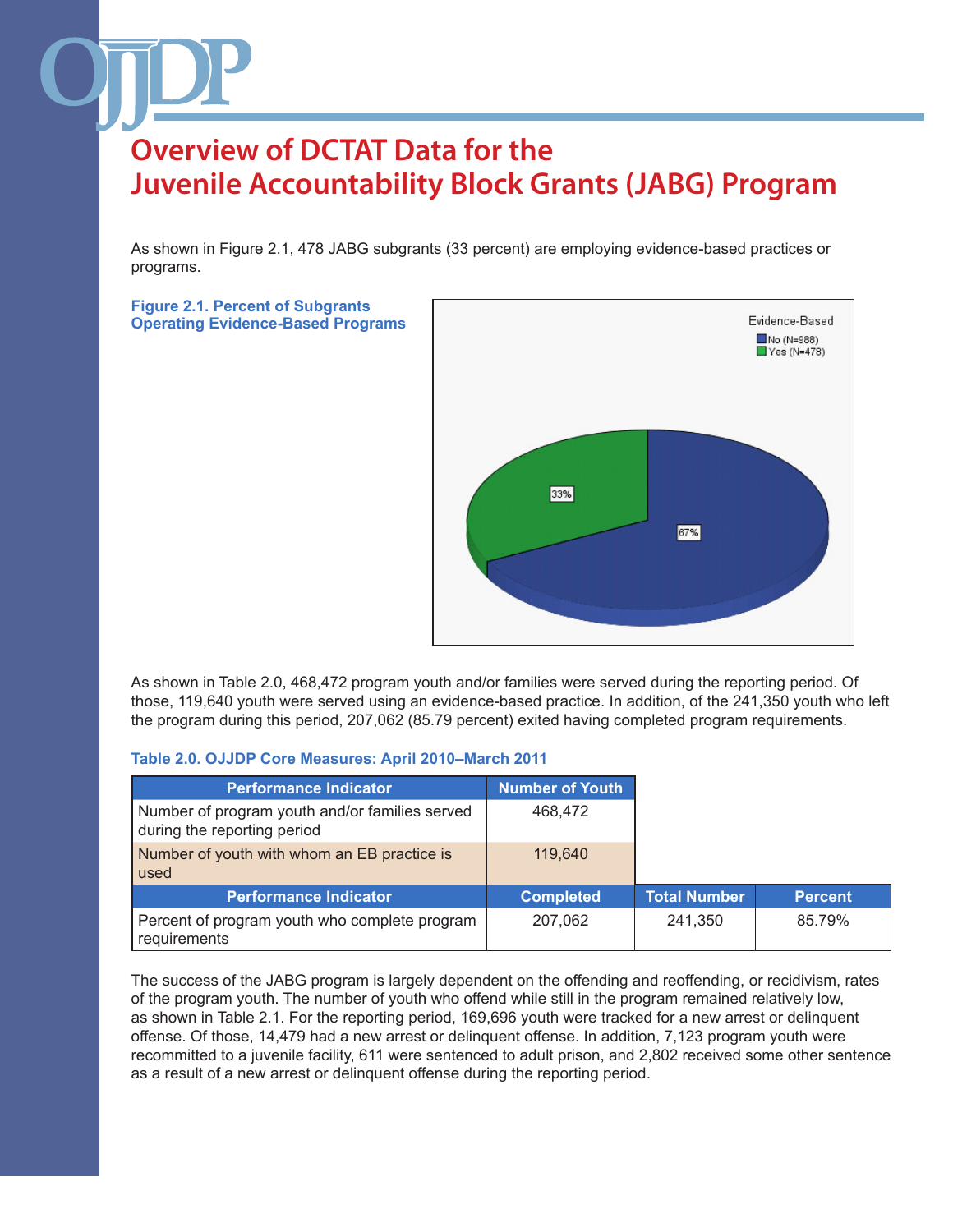However, long-term measurement (defined as 6 to 12 months post-program) yielded a higher rate of 22.71 percent for program youth who had a new arrest or delinquent offense (also shown in Table 2.1). An analysis of the data also revealed that 440 youth were recommitted to a juvenile facility, 14 were sentenced to adult prison, and 596 received some other sentence as a result of a new arrest or delinquent offense during the reporting period.

#### **Table 2.1. Number and Percent of Program Youth who OFFEND During the Reporting Period (Short and Long Term)**

| <b>Performance Indicator</b>                                                               | <b>No. of Youth</b> | % of Youth who Offend |
|--------------------------------------------------------------------------------------------|---------------------|-----------------------|
| No. of program youth tracked during reporting period (short term)                          | 169,696             |                       |
| No. of program youth who had a new arrest or delinquent offense<br>during reporting period | 14,479              | 8.53%                 |
| No. of program youth committed to a juvenile facility during reporting<br>period           | 7,123               | 4.2%                  |
| No. of program youth sentenced to adult prison during reporting period                     | 611                 | $< 1.0\%$             |
| No. of youth who received another sentence during reporting period                         | 2,802               | 1.65%                 |
| <b>Total</b>                                                                               | 25,015/169,696      | 14.74%                |
| <b>Performance Indicator</b>                                                               | <b>No. of Youth</b> | % of Youth who Offend |
| No. of program youth who exited program 6–12 months ago who were<br>tracked (long term)    | 24,892              |                       |
| No. of program youth who had a new arrest or delinguent offense<br>during reporting period | 5,654               | 22.71%                |
| No. of program youth committed to a juvenile facility during reporting<br>period           | 440                 | 1.77%                 |
| No. of program youth sentenced to adult prison during reporting period                     | 14                  | $< 1.0\%$             |
| No. of youth who received another sentence during reporting period                         | 596                 | 2.39%                 |
| <b>Total</b>                                                                               | 6,704/24,892        | 26.93%                |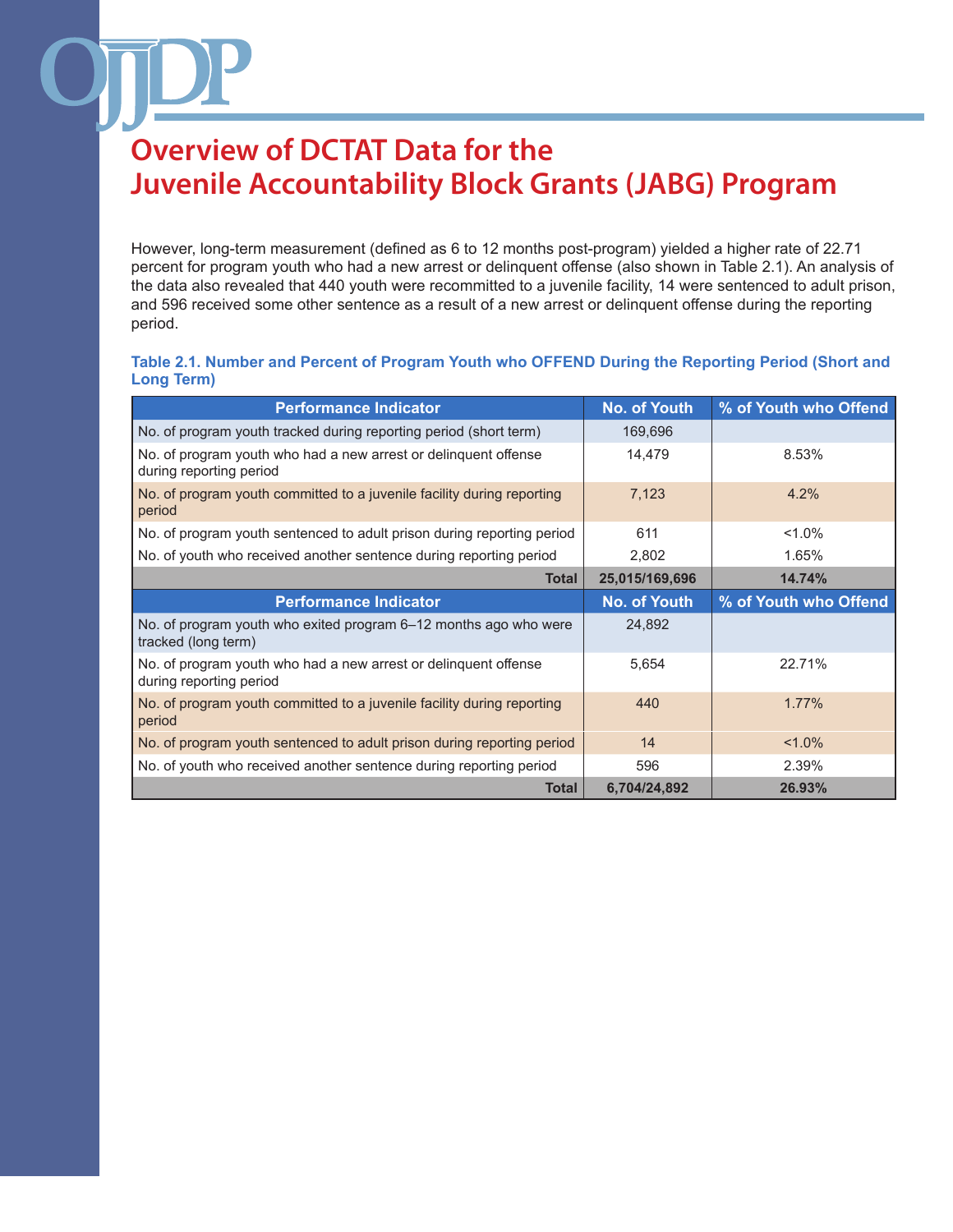As shown in Table 2.2, the recidivism rates among youth still in the program also remained relatively low. For the reporting period, 223,851 youth were tracked for a new arrest or delinquent offense. Of those, 20,066 had a new arrest or delinquent offense. In addition, 4,650 program youth were committed to a juvenile facility, 609 were sentenced to adult prison, and 2,762 received some other sentence as a result of a new arrest or delinquent offense during the reporting period.

Long-term measurement of the recidivism indicator revealed that, of the 47,942 youth who exited the program 6 to 12 months ago and were tracked, 22,676 had a new arrest or delinquent offense during the reporting period. Moreover, the data also indicated that 2,536 were committed to a juvenile facility, 27 were sentenced to adult prison, and 556 received some other sentence as a result of a new arrest or delinquent offense during the reporting period.

### **Table 2.2. Number and Percent of Program Youth who REOFFEND (Short and Long Term)**

| <b>Performance Indicator</b>                                                               | <b>No. of Youth</b> | % of Recidivists |
|--------------------------------------------------------------------------------------------|---------------------|------------------|
| No. of program youth tracked during reporting period (short term)                          | 223,851             |                  |
| No. of program youth who had a new arrest or delinguent offense<br>during reporting period | 20,066              | 8.96%            |
| No. of program youth committed to a juvenile facility during reporting<br>period           | 4,650               | 2.08%            |
| No. of program youth sentenced to adult prison during reporting period                     | 609                 | $1.0\%$          |
| No. of youth who received another sentence during reporting period                         | 2,762               | 1.23%            |
| <b>Total</b>                                                                               | 28,087/223,851      | 12.55%           |
| <b>Performance Indicator</b>                                                               | <b>No. of Youth</b> | % of Recidivists |
| No. of program youth who exited program 6-12 months ago who were<br>tracked (long term)    | 47,942              |                  |
| No. of program youth who had a new arrest or delinguent offense<br>during reporting period | 22,676              | 47.30%           |
| No. of program youth committed to a juvenile facility during reporting<br>period           | 2,536               | 5.29%            |
| No. of program youth sentenced to adult prison during reporting period                     | 27                  | $< 1.0\%$        |
| No. of youth who received another sentence during reporting period                         | 556                 | 1.16%            |
| <b>Total</b>                                                                               | 25,795/47,942       | 53.8%            |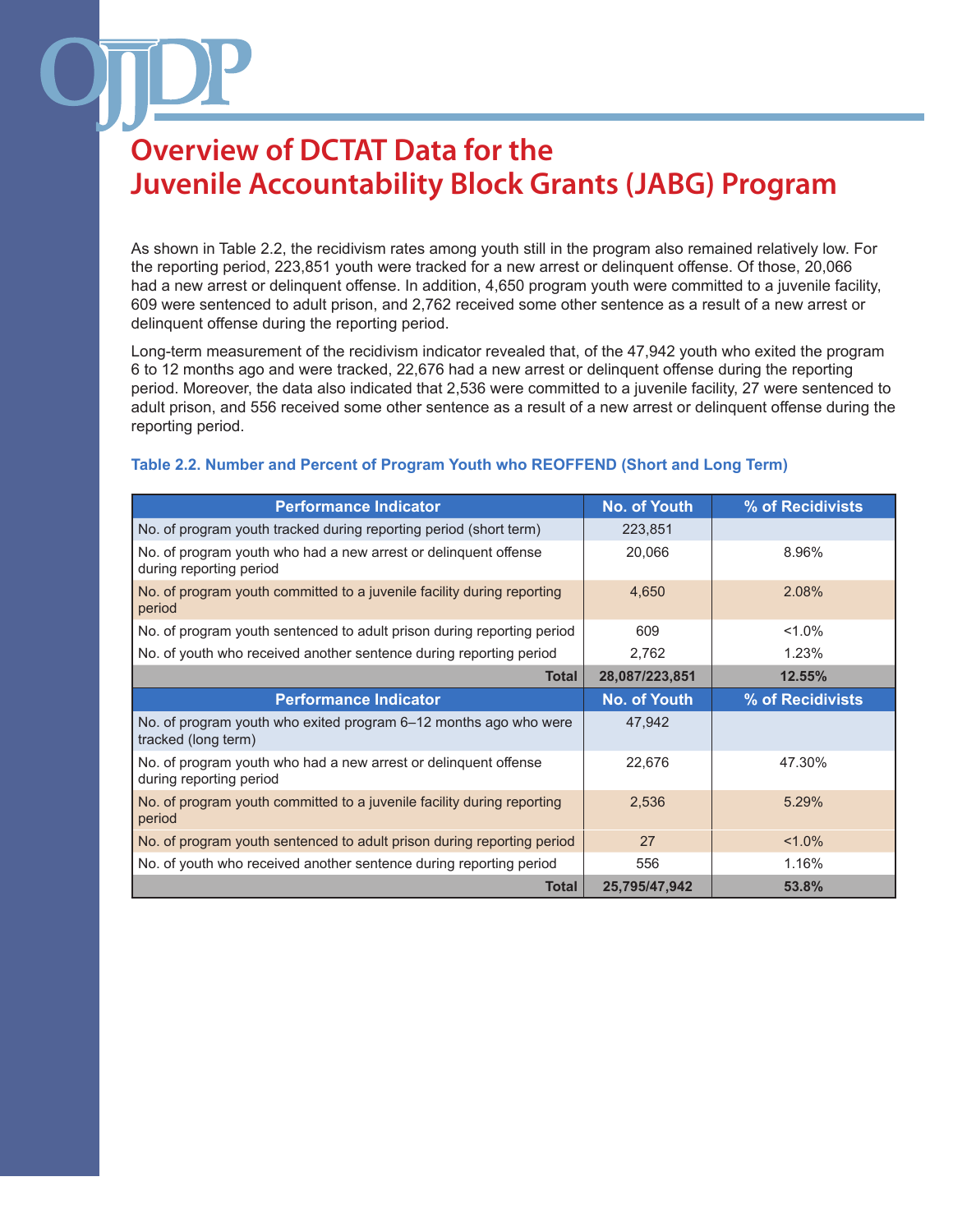Table 2.3 displays the percentages of youth who exhibited improvement in selected target behaviors (short term). Eighty-two percent of participating youth exhibited the most improvement in substance use and social competence. School attendance followed closely, with 78 percent of youth exhibiting improvement in this target behavior during the reporting period.

| <b>Target Behavior</b>                            | <b>No. of Youth Receiving</b><br><b>Services for Behavior</b> | <b>No. of Youth with Noted</b><br><b>Behavioral Change</b> | % of Youth with Noted<br><b>Behavioral Change</b> |
|---------------------------------------------------|---------------------------------------------------------------|------------------------------------------------------------|---------------------------------------------------|
| Social Competence                                 | 18,310                                                        | 14,980                                                     | 81.81%                                            |
| <b>School Attendance</b>                          | 9,235                                                         | 7,180                                                      | 77.75%                                            |
| <b>GPA</b>                                        | 2,180                                                         | 1,091                                                      | 50.05%                                            |
| <b>GED</b>                                        | 2,552                                                         | 189                                                        | 7.41%                                             |
| <b>High School Completion</b>                     | 2,142                                                         | 993                                                        | 46.36%                                            |
| <b>Job Skills</b>                                 | 1,756                                                         | 1,005                                                      | 57.23%                                            |
| <b>Employment Status</b>                          | 2,123                                                         | 1,039                                                      | 48.94%                                            |
| <b>Family Relationships</b>                       | 5,456                                                         | 4,013                                                      | 73.55%                                            |
| <b>Family Functioning</b>                         | 2,223                                                         | 1,520                                                      | 68.38%                                            |
| <b>Antisocial Behavior</b>                        | 56,273                                                        | 40,176                                                     | 71.39%                                            |
| Substance Use                                     | 22,334                                                        | 18,419                                                     | 82.47%                                            |
| <b>Gang-Related Activities</b>                    | 3,524                                                         | 2,140                                                      | 60.73%                                            |
| Cultural Skill Building/<br><b>Cultural Pride</b> | 339                                                           | 82                                                         | 24.19%                                            |
| <b>Total</b>                                      | 128,447                                                       | 92,827                                                     | 72.27%                                            |

#### **Table 2.3. Target Behaviors: April 2010–March 2011**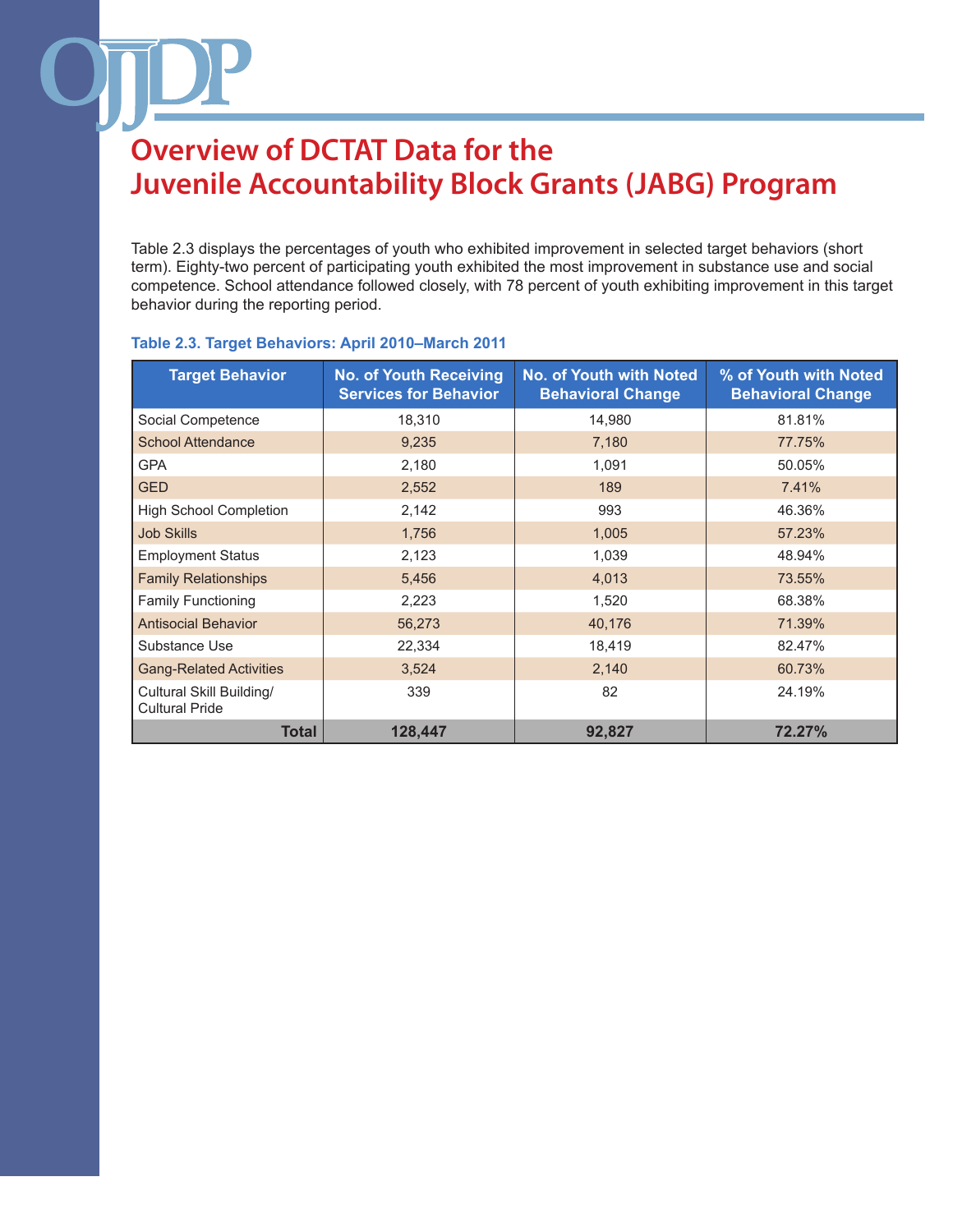#### **3.0 Narrative Response Data**

#### *Program Goals Accomplished: April 2010–March 2011*

During the reporting period, JABG grantees reported many accomplishments, encompassing all 17 of the purpose areas established for the Federal grant program. For example, Alaska's Department of Health and Social Services, Division of Juvenile Justice (DJJ), is focused on upgrading electronic monitoring (EM) equipment. The grantee reported that negotiations are underway with a contractor to trade in older or used equipment for new, more advanced equipment, including GPS units. Moreover, the staff is continually updated on training opportunities, and Restorative Justice Teleconferences with DJJ staff continue quarterly. DJJ hopes to increase the use of its EM program by initiating the steps mentioned above.

The American Samoa Criminal Justice Planning Agency, focusing on the Facilities and Information Sharing purpose areas, noted its major accomplishment of keeping its only juvenile detention facility in operation. The facility lacks local funding support. The JABG funds enabled the agency to work closely with the Department of Public Safety to provide materials and supplies to keep the facility in operation. This included hiring two juvenile officers for permanent assignment. In addition, the agency was also able to provide additional workers to help with the facility's daily operations, including building maintenance, landscaping, and, most importantly, meal preparation for the youth. JABG funds also made renovation of the facility possible, as the building is about 13 years old and has been damaged by several hurricanes.

The Arkansas Department of Human Services (DHS)/Division of Youth Services, reporting data on 11 of the 17 purpose areas, noted how several of its programs accomplished milestones with limited funding. For example, the City of Little Rock's program created "wraparound" services. Essentially, the program not only gives students with behavioral and self-esteem issues an opportunity to change their antisocial and destructive behavior, but also gives them a chance to regain access to mainstream education after receiving training and job readiness skills. The program also offers a number of life/coping skills to deter the recurrence of past behaviors. In addition, a public information campaign—"Truth of Youth," received national attention. It delivers a series of messages highlighting the human and financial costs of secure confinement for youth who pose no risk to themselves and others. It also relays information on the effectiveness of community-based treatment strategies for children, youth, and families.

Subgrantees of the Arizona Governor's Office for Children, Youth and Families reported using both paid and non-paid interns to help facilitate programs. The subgrantees also focused on the success of collaborations by establishing quarterly meetings.

Working together and establishing clear lines of communication with outside entities were significant accomplishments of many JABG grantees. For example, the Connecticut Office of Policy and Management reported that the state's two agencies responsible for juvenile justice duties became partners in addressing disproportionate minority contact (DMC) in Connecticut's juvenile justice system. The grantee also began a DMC initiative using youth-development principles with youth and adult staff in community programs to address DMC and relations with police. Thus it addressed its goal of increased information sharing. Likewise, the Florida Department of Juvenile Justice used JABG funds to strengthen its partnership with the Florida Supreme Court and enhance the Drug Court program. More specifically, the grantee sought to expand its Juvenile Court Improvement Project and address the three specific areas of disproportionate minority confinement, restorative justice, and juvenile drug court capacity.

During the April 2010– March 2011 reporting period, California used JABG funds to support numerous activities across the state aimed at reducing juvenile offending through accountability-based programs focused on offenders and juvenile justice systems. The Corrections Standards Authority (CSA), as the Designated State Agency administering JABG funding, has responded to the unique needs of every project while supporting each with technical assistance, administrative guidance, and monitoring. JABG funding also has been used to promote the use of evidence-based practices to reduce recidivism, which has a direct impact on the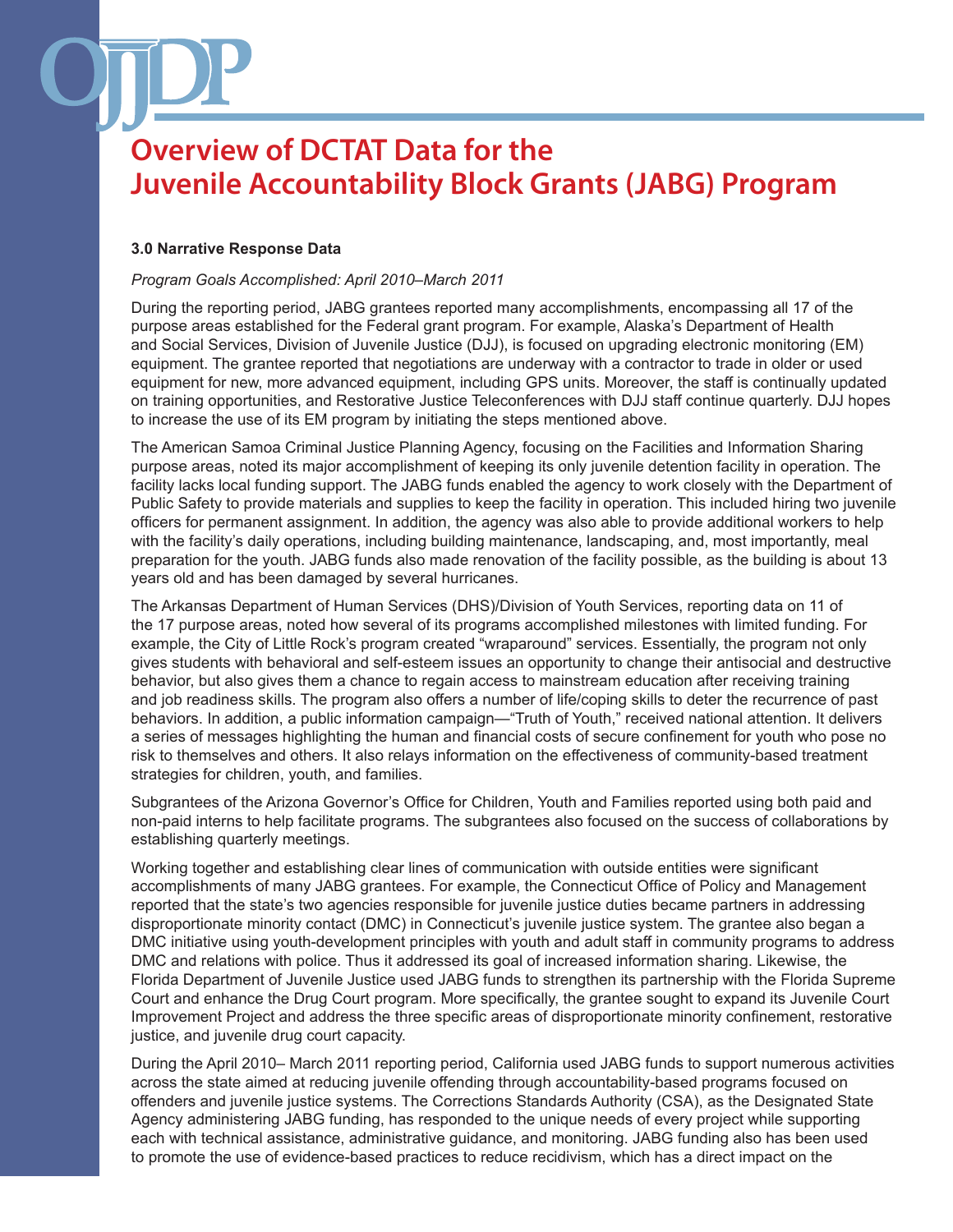state's goal of reducing the number of youth held in secure detention. The state also continues to promote healthy communities, families, and youth through the use of restorative justice principles. For example, the Administrative Office of the Courts (AOC) has played a pivotal role in ensuring that judges and related court partners statewide are aware of how evidence-based practices can be applied to all aspects of the court process, including restorative justice practices. CSA also has promoted the use of restorative justice by allowing JABG funds to be used by local governments to implement and/or strengthen restorative justice programs. Finally, as mentioned earlier, CSA emphasized the development of collaborations oriented to best practices and evidence-based approaches in handling juvenile cases.

The Florida Department of Juvenile Justice created the Evidence-Based Practices Initiative program, which advances the department's objective of using proven practices to reduce recidivism. Additionally, the department began developing the Residential Risk Management Instrument as a standardized method of identifying when programs are beginning to deteriorate, focusing on system improvement.

For the State of Delaware, JABG funding added public defense, mental health, probation-based aftercare services, and additional sanctions to improve its existing juvenile justice system. Delaware's JABG funding also strengthened the accountability of sanctions for juveniles who have been adjudicated delinquent by making criminal sanctions for every offense and every offender swifter, more certain, and more appropriate. Similarly, through the use of JABG funds, the Florida Department of Juvenile Justice was able to support the FAMU—the Situational Environmental Circumstances (SEC) Pilot Project. This project emphasizes nontraditional strategies to improve youth and family engagement and development, public safety, and existing juvenile services and programs. Specifically, this project will focus on individual development, academic/vocational achievement, job readiness, and family/community support.

#### *Problems/Barriers Encountered: April 2010–March 2011*

In addition to their accomplishments, JABG grantees noted a few significant problems/barriers that prevented them from reaching their goals or milestones during the reporting period. Employee transition and staff shortages and reduced funding were noted numerous times in grantees' narrative responses. One grantee noted the focus on the bad economy and limiting setbacks, rather than improving the system. In addition, training and education were identified as barriers to success. For example, although the Arkansas DHS/ Division of Youth Services offers training to its employees, stakeholders, and clientele training, more in-depth training and education is needed for this population to move forward.

The Government of Guam, selecting the purpose areas Drug Courts, Risk/Needs Assessments, and Hiring Detention/Corrections staff, noted the difficulty of delivering prevention and direct service activities. More specifically, the grantee noted that issues such as transportation, inability to contact parents, miscommunication between service providers, and inefficient government and nonprofit workers hinder the government's goals for the children and families. Another significant barrier: a lack of programming that matches the needs of the child and family.

The New York State Division of Criminal Justice Services (DCJS) reported that the subgranting process sometimes causes late contract approvals, resulting in some subgrantees accumulating large balances of unspent funds. DCJS staff are then responsible for deciding how best to reallocate these funds before the lapse date. However, by the time the reporting period ends, goals/milestones may not have been met by some of the organization's subgrantees.

Although California's CSA experienced no significant barriers in its efforts to reach its goals, the organization pointed out that these goals can never fully be attained and will always require continued pursuit and effort.

#### *Requested OJJDP Assistance: April 2010–March 2011*

A number of JABG grantees answered yes to the question concerning whether OJJDP could provide any assistance to address the problems/barriers they've encountered during the reporting period. Training and